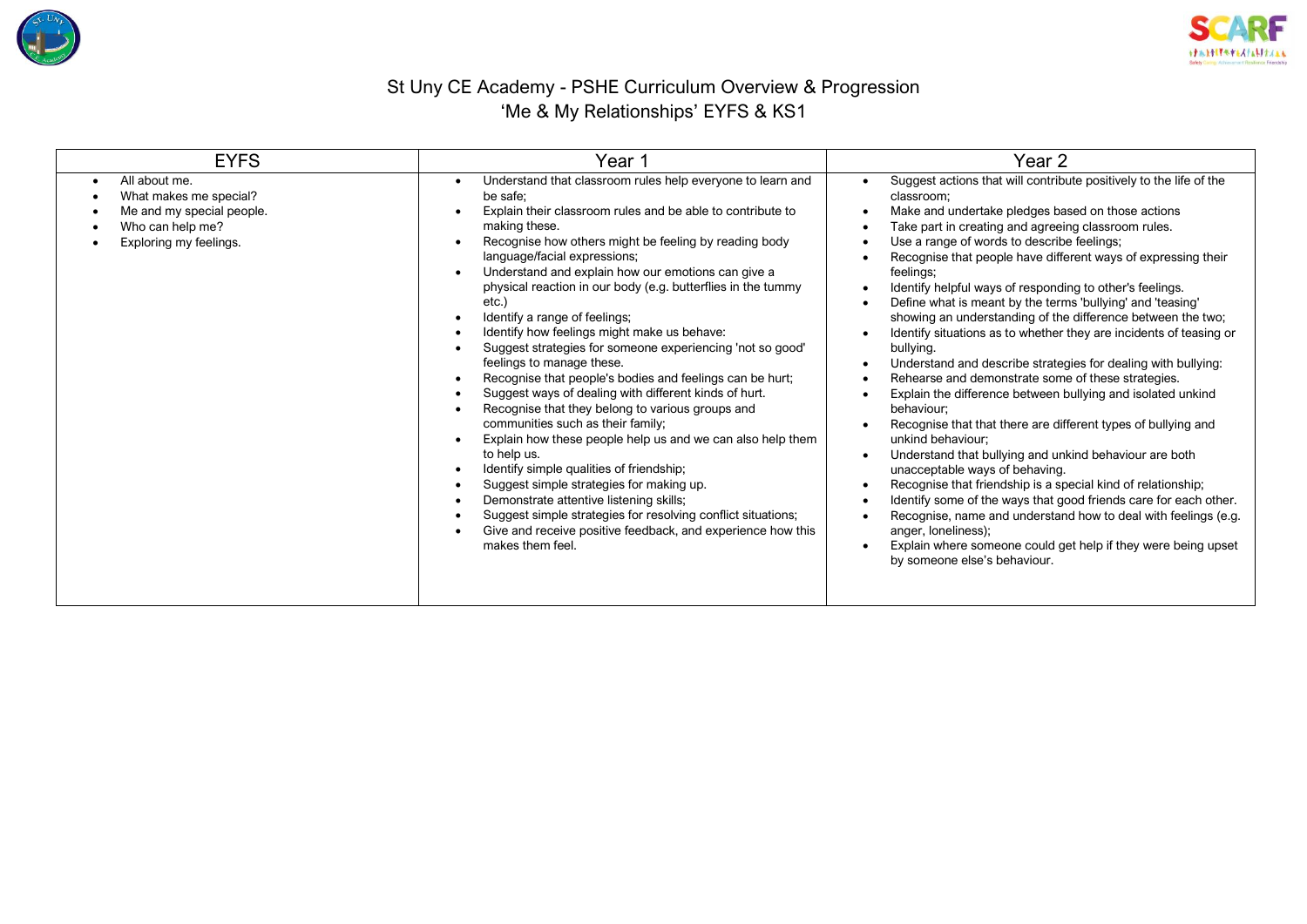



## St Uny CE Academy - PSHE Curriculum Overview & Progression 'Me & My Relationships' KS2

| Year <sub>3</sub><br>Year 4                                                                                                                                                                                                                                                                                                                                                                                                                                                                                                                                                                                                                                                                                                                                                                                                                                                                                                                                                                                                                                                                                                                                                                                                                                                                                                                                                                |                                                                                                                                                                                                                                                                                                                                                                                                                                                                                                                                                                                                                                                                                                                                                                                                                                                                                                                                                                                                                                                                                                                                                                                                                                                                                                                                                                                                                                                                                 | Year <sub>5</sub>                                                                                                                                                                                                                                                                                                                                                                                                                                                                                                                                                                                                                                                                                                                                                                                                                                                                                                                                                                                                                                                                                                                                                                                                                                                                                                                                                                                     | Year <sub>6</sub>                                                                                                                                                                                                                                                                                                                                                                                                                                                                                                                                                                                                                                                                                                                                                                                                                                                                                                                                                                                                                                                                                                                                                                                                                                                                                                                                                                                                                                                                                                                                         |  |
|--------------------------------------------------------------------------------------------------------------------------------------------------------------------------------------------------------------------------------------------------------------------------------------------------------------------------------------------------------------------------------------------------------------------------------------------------------------------------------------------------------------------------------------------------------------------------------------------------------------------------------------------------------------------------------------------------------------------------------------------------------------------------------------------------------------------------------------------------------------------------------------------------------------------------------------------------------------------------------------------------------------------------------------------------------------------------------------------------------------------------------------------------------------------------------------------------------------------------------------------------------------------------------------------------------------------------------------------------------------------------------------------|---------------------------------------------------------------------------------------------------------------------------------------------------------------------------------------------------------------------------------------------------------------------------------------------------------------------------------------------------------------------------------------------------------------------------------------------------------------------------------------------------------------------------------------------------------------------------------------------------------------------------------------------------------------------------------------------------------------------------------------------------------------------------------------------------------------------------------------------------------------------------------------------------------------------------------------------------------------------------------------------------------------------------------------------------------------------------------------------------------------------------------------------------------------------------------------------------------------------------------------------------------------------------------------------------------------------------------------------------------------------------------------------------------------------------------------------------------------------------------|-------------------------------------------------------------------------------------------------------------------------------------------------------------------------------------------------------------------------------------------------------------------------------------------------------------------------------------------------------------------------------------------------------------------------------------------------------------------------------------------------------------------------------------------------------------------------------------------------------------------------------------------------------------------------------------------------------------------------------------------------------------------------------------------------------------------------------------------------------------------------------------------------------------------------------------------------------------------------------------------------------------------------------------------------------------------------------------------------------------------------------------------------------------------------------------------------------------------------------------------------------------------------------------------------------------------------------------------------------------------------------------------------------|-----------------------------------------------------------------------------------------------------------------------------------------------------------------------------------------------------------------------------------------------------------------------------------------------------------------------------------------------------------------------------------------------------------------------------------------------------------------------------------------------------------------------------------------------------------------------------------------------------------------------------------------------------------------------------------------------------------------------------------------------------------------------------------------------------------------------------------------------------------------------------------------------------------------------------------------------------------------------------------------------------------------------------------------------------------------------------------------------------------------------------------------------------------------------------------------------------------------------------------------------------------------------------------------------------------------------------------------------------------------------------------------------------------------------------------------------------------------------------------------------------------------------------------------------------------|--|
| Explain why we have rules;<br>Explore why rules are different for<br>different age groups, for internet-<br>based activities;<br>Suggest appropriate rules for a<br>range of settings;<br>Consider the possible<br>consequences of breaking the<br>rules.<br>Explain some of the feelings<br>someone might have when they<br>lose something important to them;<br>Understand that these feelings are<br>normal and a way of dealing with<br>the situation.<br>Define and demonstrate<br>cooperation and collaboration;<br>Identify the different skills that<br>$\bullet$<br>people can bring to a group task;<br>Demonstrate how working together<br>in a collaborative manner can help<br>everyone to achieve success.<br>Identify people who they have a<br>special relationship with;<br>Suggest strategies for maintaining<br>a positive relationship with their<br>special people.<br>Rehearse and demonstrate simple<br>strategies for resolving given<br>conflict situations.<br>Explain what a dare is;<br>Understand that no-one has the<br>right to force them to do a dare;<br>Suggest strategies to use if they<br>are ever made to feel<br>uncomfortable or unsafe by<br>someone asking them to do a dare.<br>Express opinions and listen to<br>those of others:<br>Consider others' points of view;<br>Practise explaining the thinking<br>behind their ideas and opinions. | Describe 'good' and 'not so good'<br>$\bullet$<br>feelings and how feelings can affect our<br>physical state;<br>Explain how different words can express<br>$\bullet$<br>the intensity of feelings.<br>Explain what we mean by a 'positive,<br>$\bullet$<br>healthy relationship';<br>Describe some of the qualities that they<br>$\bullet$<br>admire in others.<br>Recognise that there are times when<br>$\bullet$<br>they might need to say 'no' to a friend;<br>Describe appropriate assertive strategies<br>$\bullet$<br>for saying 'no' to a friend.<br>Demonstrate strategies for working on a<br>$\bullet$<br>collaborative task:<br>Define successful qualities of teamwork<br>$\bullet$<br>and collaboration.<br>Identify a wide range of feelings;<br>$\bullet$<br>Recognise that different people can have<br>$\bullet$<br>different feelings in the same situation;<br>Explain how feelings can be linked to<br>$\bullet$<br>physical state.<br>Demonstrate a range of feelings through<br>$\bullet$<br>their facial expressions and body<br>language;<br>Recognise that their feelings might<br>$\bullet$<br>change towards someone or something<br>once they have further information.<br>Give examples of strategies to respond<br>$\bullet$<br>to being bullied, including what people<br>can do and say;<br>Understand and give examples of who or<br>$\bullet$<br>where pressure to behave in an<br>unhealthy, unacceptable or risky way<br>might come from. | Explain what collaboration means;<br>$\bullet$<br>Give examples of how they have worked<br>$\bullet$<br>collaboratively;<br>Describe the attributes needed to work<br>$\bullet$<br>collaboratively.<br>Explain what is meant by the terms<br>$\bullet$<br>negotiation and compromise;<br>Describe strategies for resolving difficult<br>$\bullet$<br>issues or situations.<br>Demonstrate how to respond to a wide<br>$\bullet$<br>range of feelings in others;<br>Give examples of some key qualities of<br>friendship;<br>Reflect on their own friendship qualities.<br>$\bullet$<br>Identify what things make a relationship<br>unhealthy;<br>Identify who they could talk to if they<br>needed help.<br>Identify characteristics of passive,<br>$\bullet$<br>aggressive and assertive behaviours;<br>Understand and rehearse assertiveness<br>$\bullet$<br>skills.<br>Recognise basic emotional needs,<br>understand that they change according to<br>circumstance;<br>Identify risk factors in a given situation<br>$\bullet$<br>(involving smoking or other scenarios) and<br>consider outcomes of risk taking in this<br>situation, including emotional risks.<br>Understand that online communication can<br>$\bullet$<br>be misinterpreted;<br>Accept that responsible and respectful<br>$\bullet$<br>behaviour is necessary when interacting<br>with others online as well as face-to-face. | Demonstrate a collaborative approach to a<br>$\bullet$<br>task;<br>Describe and implement the skills needed<br>$\bullet$<br>to do this.<br>Explain what is meant by the terms<br>$\bullet$<br>'negotiation' and 'compromise';<br>Suggest positive strategies for negotiating<br>$\bullet$<br>and compromising within a collaborative<br>task;<br>Demonstrate positive strategies for<br>negotiating and compromising within a<br>collaborative task.<br>Recognise some of the challenges that arise<br>from friendships;<br>Suggest strategies for dealing with such<br>challenges demonstrating the need for<br>respect and an assertive approach.<br>List some assertive behaviours;<br>Recognise peer influence and pressure;<br>Demonstrate using some assertive<br>behaviours, through role-play, to resist peer<br>influence and pressure.<br>Recognise and empathise with patterns of<br>$\bullet$<br>behaviour in peer-group dynamics;<br>Recognise basic emotional needs and<br>understand that they change according to<br>circumstance;<br>Suggest strategies for dealing assertively<br>with a situation where someone under<br>pressure may do something they feel<br>uncomfortable about.<br>Describe the consequences of reacting to<br>others in a positive or negative way;<br>Suggest ways that people can respond<br>more positively to others.<br>Describe ways in which people show their<br>$\bullet$<br>commitment to each other;<br>Know the ages at which a person can<br>$\bullet$<br>marry, depending on whether their parents |  |
| Identify qualities of friendship;<br>Suggest reasons why friends<br>sometimes fall out;                                                                                                                                                                                                                                                                                                                                                                                                                                                                                                                                                                                                                                                                                                                                                                                                                                                                                                                                                                                                                                                                                                                                                                                                                                                                                                    |                                                                                                                                                                                                                                                                                                                                                                                                                                                                                                                                                                                                                                                                                                                                                                                                                                                                                                                                                                                                                                                                                                                                                                                                                                                                                                                                                                                                                                                                                 |                                                                                                                                                                                                                                                                                                                                                                                                                                                                                                                                                                                                                                                                                                                                                                                                                                                                                                                                                                                                                                                                                                                                                                                                                                                                                                                                                                                                       | agree;                                                                                                                                                                                                                                                                                                                                                                                                                                                                                                                                                                                                                                                                                                                                                                                                                                                                                                                                                                                                                                                                                                                                                                                                                                                                                                                                                                                                                                                                                                                                                    |  |